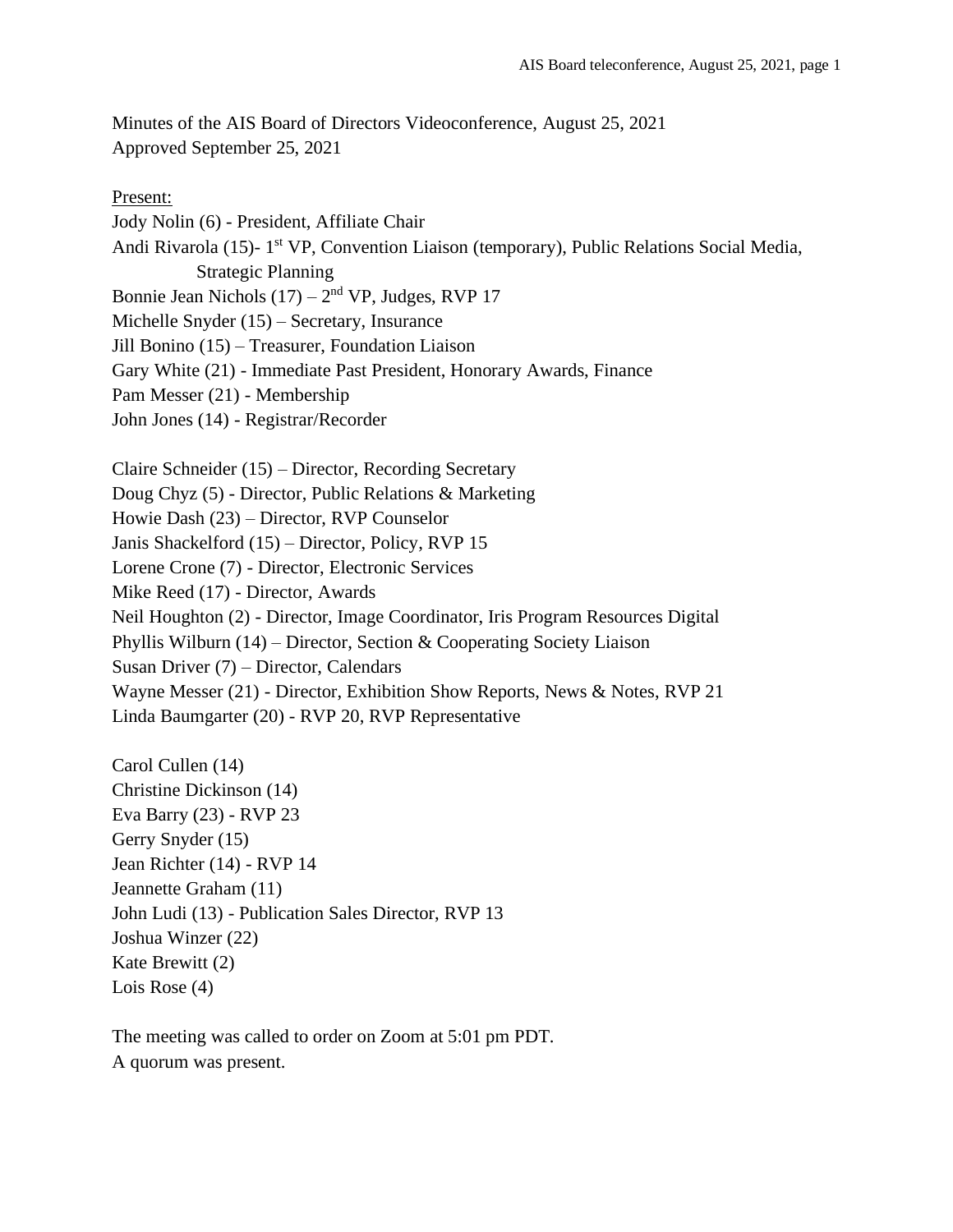1. Motion 1: to approve the minutes from the regular AIS Board Meeting, June 23, 2021. There was one spelling correction.

Motion by Janis Shackelford and seconded by Howie Dash. Motion passed.

#### REPORTS

2. Advertising Editor - Dawn Boyer (absent) No report submitted.

3. Bulletin Editor - Jane Milliman (absent) No report submitted.

4. Exhibition Schedules - Lois Rose

An electronic report was posted. Forty-nine schedules have been approved, with two more expected.

#### 3. Exhibition Show Reports - Wayne Messer

An electronic report was posted. Next year, it is likely that the U.S. Postal Service will begin to treat all mailings of AIS medals as "small packages" (not CD mailers) with an increase in postal fee from \$2 to \$4.95.

The winner of Best Seedling in a show receives an E.C. (Exhibition Certificate). A seedling can also win an E.C. when it receives five votes by qualified AIS judges. In the past, the seedling must receive the five votes in one show. The newly adopted *Handbook for Judges* states, "An E.C. may be awarded to any seedling which receives a cumulative total of five or more votes from AIS judges attending the show or any other AIS approved shows in a calendar year (Ch 4, page 10)." Because E.C. votes are now cumulative, Lois Rose will remind show chairs to send in all ballots, even when there are fewer than five. Wayne proposed methods of reporting the winners of E.C.s in *Irises: The Bulletin.* It would be valuable for the hybridizer to know the shows and locations where their seedling had received votes. It appears that a seedling can win more than one E.C.

The position of Exhibitions Show Reports is open. Applicants should contact Jody Nolin.

4. Insurance - Michelle Snyder

An electronic report was posted. Twenty-one certificates of insurance were received for shows and sales.

# 5. Photo Contest - Susan Driver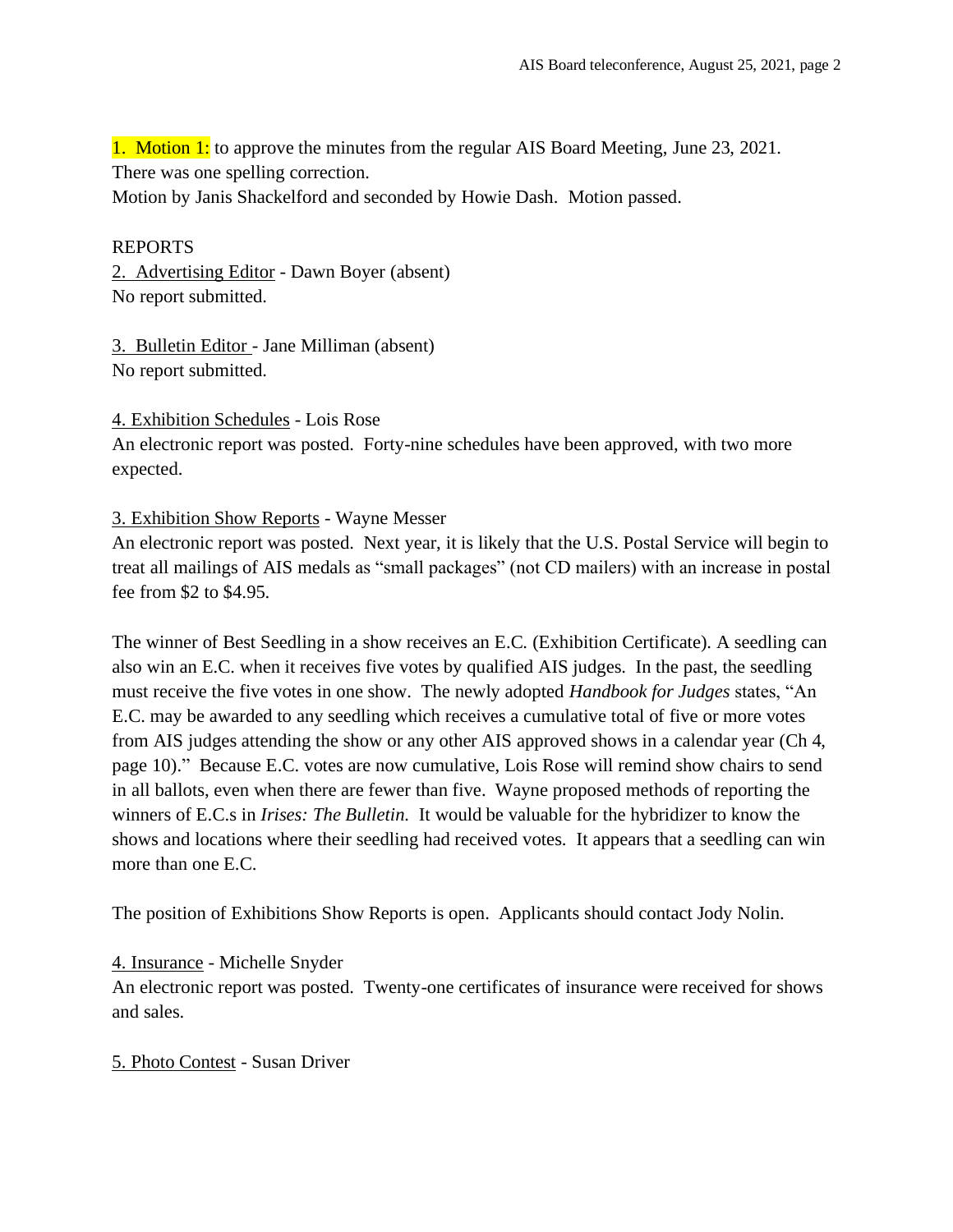An electronic report was posted. The 2021 contest ended at midnight, August 1, with entries from Belgium, New Zealand, and Italy as well as USA. Thank you to the judges: Dawn Boyer, Earnie Royal and Steve Speights. Susan expressed a special "Thank you," to Rick Tasco, Terry Aitken, Hooker Nichols, and Bob Van Liere for contributing 2021 introduction rhizomes for the contest winners.

#### OLD BUSINESS

#### 6. Judges Handbook - Bonnie Nichols

The electronic version is available for download. Its location on the AIS website, wiki, and other places (e.g., AIS Storefront) will be made more obvious. Bonnie has sent information to News & Notes and to *Irises: The Bulletin* about how to complete future revisions and updates to the *Handbook for Judges*. Several people have asked for a list of all the changes to the *Handbook.* 

Motion 2: That the domestic price of the new *Handbook* be \$20 without a cover and \$25 with a cover.

Motion by Jill Bonino and seconded by Neil Houghton. Motion carried.

Discussion: The cover is a 3-ring binder that can be purchased at most stores that sell stationary products. It is easy to insert the cover page of the *Handbook* into the sleeve of the front cover of the binder. The printed *Handbook* pages have been 3-hole punched. John Ludi ordered 100 copies and when the supply gets low, he will order 25 copies at a time.

International mailings of the *Handbook* will be very expensive. International requests will be directed to download the pdf file of the *Handbook.* John Ludi will add, "For information about overseas postage, contact the AIS Storefront."

Every chapter in the *Handbook* begins with page 1. Avery offers a set of 31 tabs which can be used to mark each of the chapters in the *Handbook*. These can be purchased online or at a store that carries stationary supplies.

# 7. 2022 AIS Convention update - Howie Dash

The Hotel Encanto has opened reservations for the convention. The convention rate is available for two days before and two days after the convention. The contract has been signed with the bus company. Thank you to Dale Strauss for making the language clear in all the contracts about potential cancellations. Optional tours are being planned to Old Mesilla (an old Mexican village), the White Sands Missile Range, and Spaceport (where Richard Branson launched). There will be a silent auction. Eva Barry of Region 23 will be the chair. Scarlett Ayres will be in charge of the Boutique.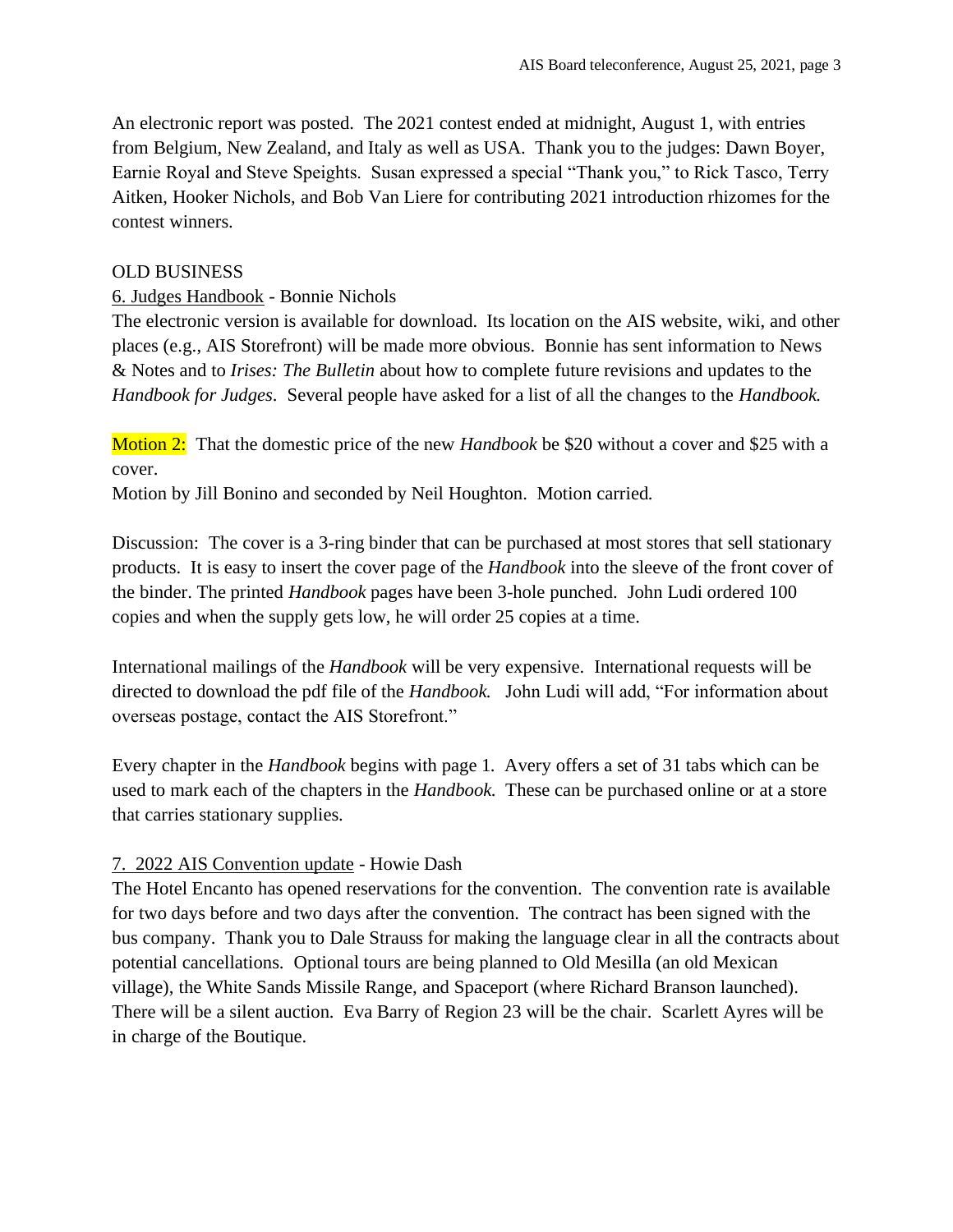Currently, New Mexico requires masks for indoor meetings but there are no limits on the size of groups. Every convention attendee will receive three masks in their welcome SWAG bag.

About transportation, the Las Cruces Shuttle Company operates almost hourly between the El Paso Airport and Las Cruces with one stop being the El Encanto, the convention hotel. Check their website for fares and hours of operation.

# 8. Fall Report Schedule - Jody Nolin

An annual report from some committees and officers would be sufficient, while others should report more often. With that in mind, a small committee revised the list and schedule of reports. Most of the reports will be heard at one of the monthly Zoom meetings while others will be presented at one of the in-person meetings (e.g., Spring Convention). If anyone needs to change their date of presentation, contact Jody Nolin.

#### NEW BUSINESS

# 9. Transitions - Jody Nolin

Will Plotner will take over the AIS Library. [Gardens@molalla.net](mailto:Gardens@molalla.net) is the correct email address and will be corrected on the AIS website.

Janis Shackelford has been appointed registrar/recorder, effective September 1<sup>st</sup>. John Jones will become assistant registrar.

There was a sincere, "Thank You" and round of applause for the years of dedication and hard work completed by John Jones.

Names, contact information, email address, and the physical address of the in-coming people will need to be changed in *Irises: The Bulletin* and on the AIS website.

# 10. Watermark Registration Cards - John Jones

There has been an increase in iris registrations from China. Many of these registrations are part of an academic program that requires papers on the hybridization and breeding work being done with irises. John proposed that a watermark be added to the registration cards going to China, giving them a more professional appearance, keeping in line with the academic nature of the work being done in China. After more discussion it was decided to add a watermark to all future iris registration cards, American and international.

# 11. Membership Drive Program - Andi Rivarola

An electronic report was posted with information about the five-year plan for this membership drive. The cost for implementing this program will be from the printing of extra *Irises: The Bulletin*.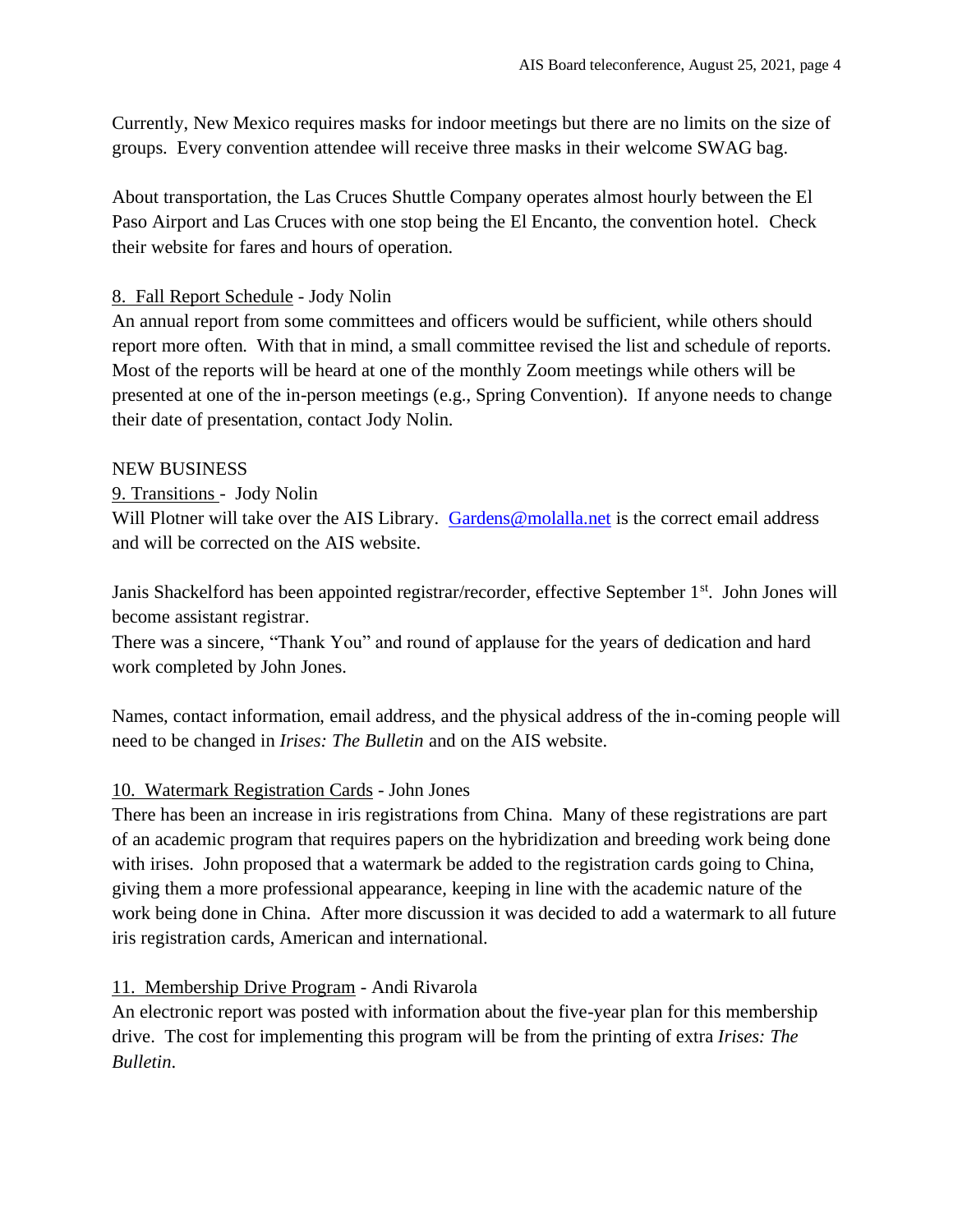**Motion 3:** That the AIS Board approves the 5-Year Plan as outlined by the AIS Membership Development Committee, with a budget expense cap of \$13,110 for year 2022. For subsequent years, a detailed budget will be proposed in advance."

Motion by Andi Rivarola and seconded by Neil Houghton. Motion carried unanimously.

Discussion: The plan for 2022 is that from March 1 to May 31, each new member to join an affiliate club or to join an AIS section will receive a free one-year print membership with AIS, if that new member also would be a new member in AIS. Concern was expressed that there might be hundreds of new members signing up, which would cost AIS a fortune for all the extra *Irises: The Bulletin*. The strategy for this plan is that some of these new members, after enjoying the benefits of AIS, will renew their membership. The funding for this program will be added as a line item to the AIS budget.

A suggestion was to add cooperating societies to the plan.

The process for implementing the plan will be left up to the Membership Development Committee. Their plan is for five years and at some point, they might need to change it. The Committee will bring changes and adjustments to their plan to the AIS Board of Directors.

#### 12. Printing the 2019 Checklist - John Jones

John reported that there has been a problem printing the 2019 Checklist. Until it can be printed, he would like to post online a pdf file of the 2019 Checklist that people could download.

Motion 4: that the 2019 Checklist be available for \$25 from the AIS Storefront as a downloadable pdf file and after it has been printed, a hardcopy of the Checklist will be mailed. Motion by Neil Houghton and seconded by Gary White. Motion passed.

Discussion: A suggestion was made that instead of mailing out a package of papers (e.g., the Checklist), that a thumb drive containing the pdf file of the 2019 Checklist be mailed. The 2020 R&I is already in print.

# 13. Website Storage - Lorene Crone

An electronic report was posted. Host Papa, the server for the AIS website, has reported that memory usage on the website has spiked recently and recommended that AIS double their RAM from 2GB to 4 GB. The cost would go from \$2303.64 for 3 years to \$4643.64 for 3 years. Lorene asked if anyone had noticed that the AIS website has slowed and if not, perhaps the website has sufficient RAM. The wiki Iris Encyclopedia is not served by Host Papa. Lorene was advised to ask Host Papa for details regarding RAM or memory usage by the AIS website.

#### 14. Video Equipment update - Neil Houghton